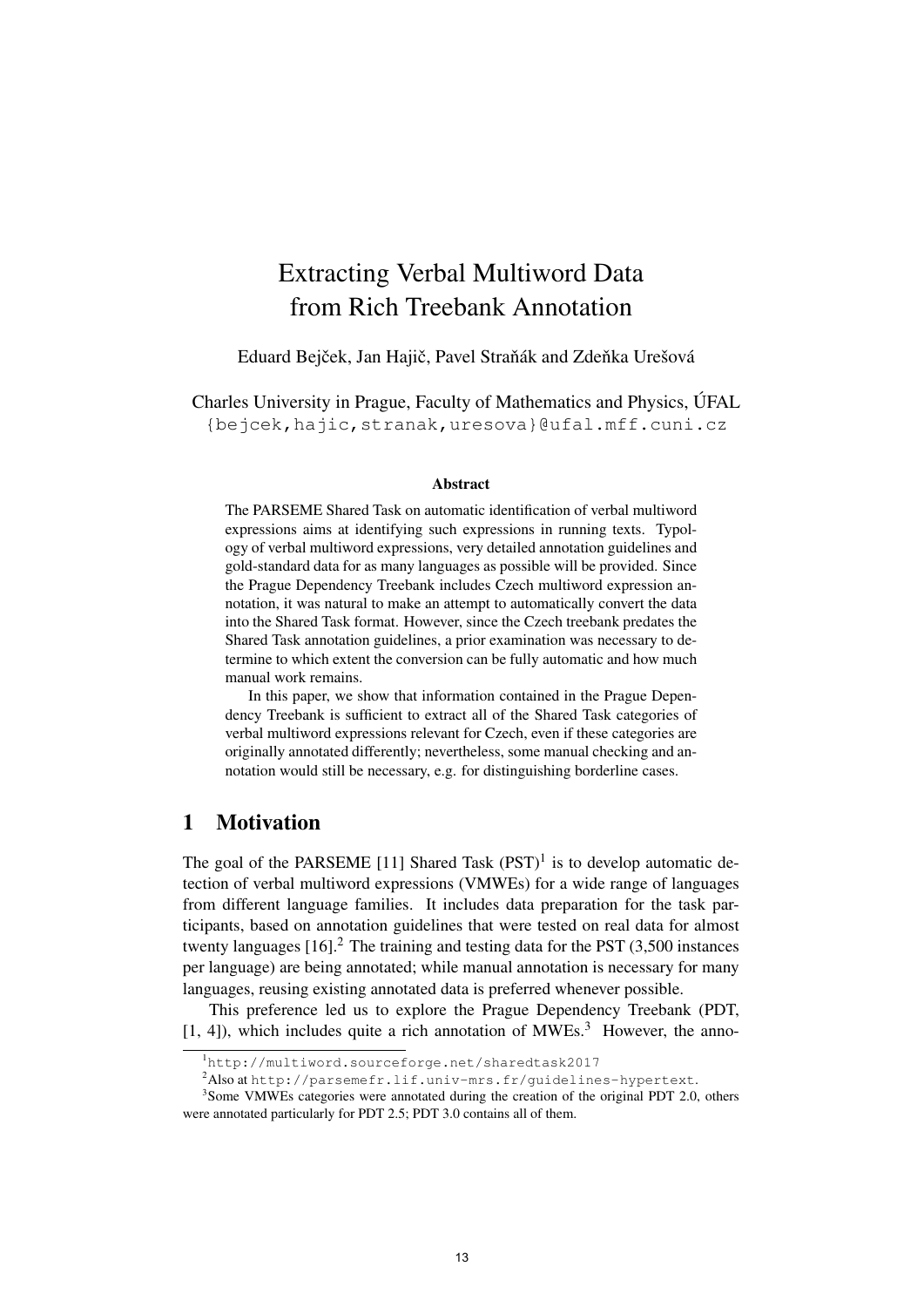tation of the PDT preceded the PARSEME typology of VMWEs and thus it is understandable that the information encoded there is not straightforwardly transformable into the PST categories and format. Nevertheless, we hoped that the PDT annotation did contain all the necessary information. If confirmed, it would prove that the original scheme of rich annotation was well conceived, and in particular, that the MWE annotation in PDT in fact followed the principles recommended in [10].

# 2 Introduction

We believe that for the Czech language, annotation of VMWEs already encoded in the data of the Prague Dependency Treebank 3.0 (PDT) [1] presents suitable material for the PST and satisfies the task needs in both (i) the amount of annotated data and (ii) the types of VMWEs that correspond to the types proposed in the PST.

The PARSEME Shared Task identifies six groups of VMWEs: light verb constructions (LVC), idioms (ID), verb particle combinations (VPC), inherently reflexive verbs (IReflV), language specific types and other verbal MWEs (OTH).

All the various types of VMWEs required by the PST are annotated in quite a number of diverse ways in the PDT and the information is spread across several layers of annotation. Thus we first had to relate the PDT annotation to the PST guidelines in order to confirm that the PDT data can be reused for the Shared Task and only then the extraction of all types of VMWEs (relevant for Czech) and their conversion into the PST format could take place.

At the same time (or even more importantly), we were testing the following four principles for good-quality MWE treebank design published in [10], which are based on a survey of as many as 23 different treebanks (dependency-based, constituency-based, HPSG, LFG, mixed):

Principle A: *to annotate MWEs as such*,

Principle B: *to mark MWEs in a distinctive and specific way*,

Principle C: *to annotate even discontinuous MWEs and MWEs of varying forms*,

Principle D: *to allow for searching MWEs by their type*.

After thorough analysis of the PDT we have concluded that Principles A and B are clearly fulfilled in the PDT due to its explicit MWE annotation. Principle C is also followed thanks to the explicit links between the PDT's annotation layers. Principle D is, from the PST point of view, followed only partially, since the respective typologies do not match one-to-one.

Thorough inspection of the PDT annotation scheme resulted in an automatic conversion procedure with rules formulated for each of the PST types. Manual checks and some amount of manual annotation is still necessary, even if for only a fraction of the data.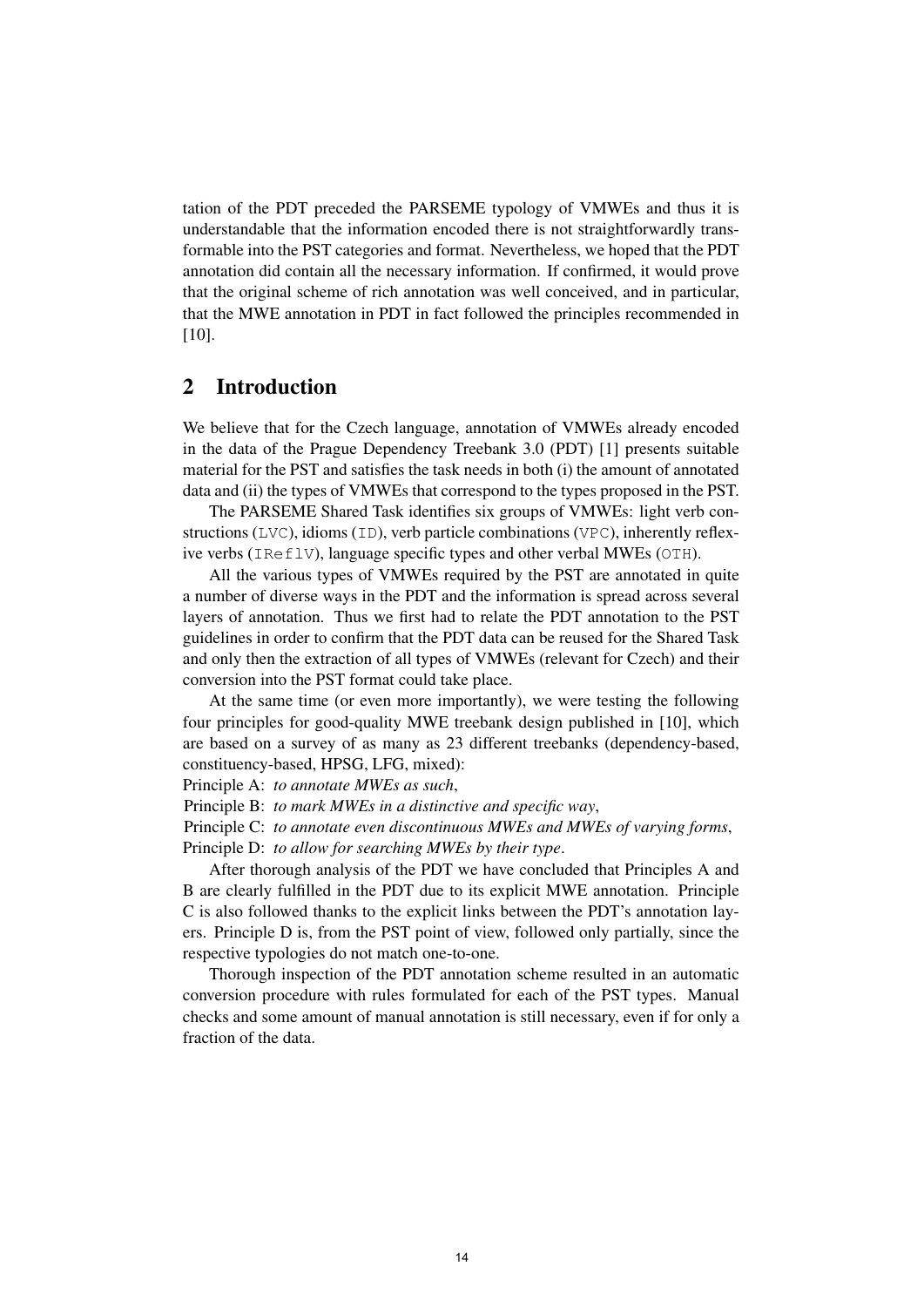# 3 Conversion of Czech data

As already explained, the creation of the Czech language data for the PST takes advantage of the existing rich annotation of the PDT, including explicit annotation of VMWEs.

The treatment of verbal idioms (part of the ID category) and LVCs in the PDT is related to valency, as the valency formalism allows for morphological, syntactic and semantic description of VMWEs in the treebank [2, 3, 13]. These VMWEs are recorded in the related valency lexicon, PDT-Vallex [14], as specific "senses" of the base lemma. For the annotation of verb-noun idiomatic combinations and some other types of MWEs in the PDT style treebanks and in the associated valency lexicons see [9, 15]. PDT-Vallex has been available already with the original PDT 2.0 treebank [4]. Afterwards, explicit general annotation of MWEs including verbal phrases which now correspond to the ID, LVC and OTH categories has been carried out (see [12]). The MWE annotation became part of later PDT releases, including the most recent, PDT 3.0 [1].<sup>4</sup> Reflexive verbs (IReflV) are treated as "words with spaces" on the deep syntactic annotation layer, with the particle being part of such words.



Nevidomý se dostane do styku s rehabilitačními pracovníky, když utrpí zranění. Blind <REFL> gets into contact with rehabilitation workers, when sustains injury. A blind man gets in touch with a physiatrists when he sustains an injury.

Figure 1: Extracting VMWE information: PDT annotation on the left, PST format with three VMWEs identified on the right (numbers distinguish VMWE occurences, "nsp" stands for "no space after", colours are ours). Only four types are relevant for Czech – neither VPC nor any language specific type is used.

<sup>4</sup>http://hdl.handle.net/11858/00-097C-0000-0023-1AAF-3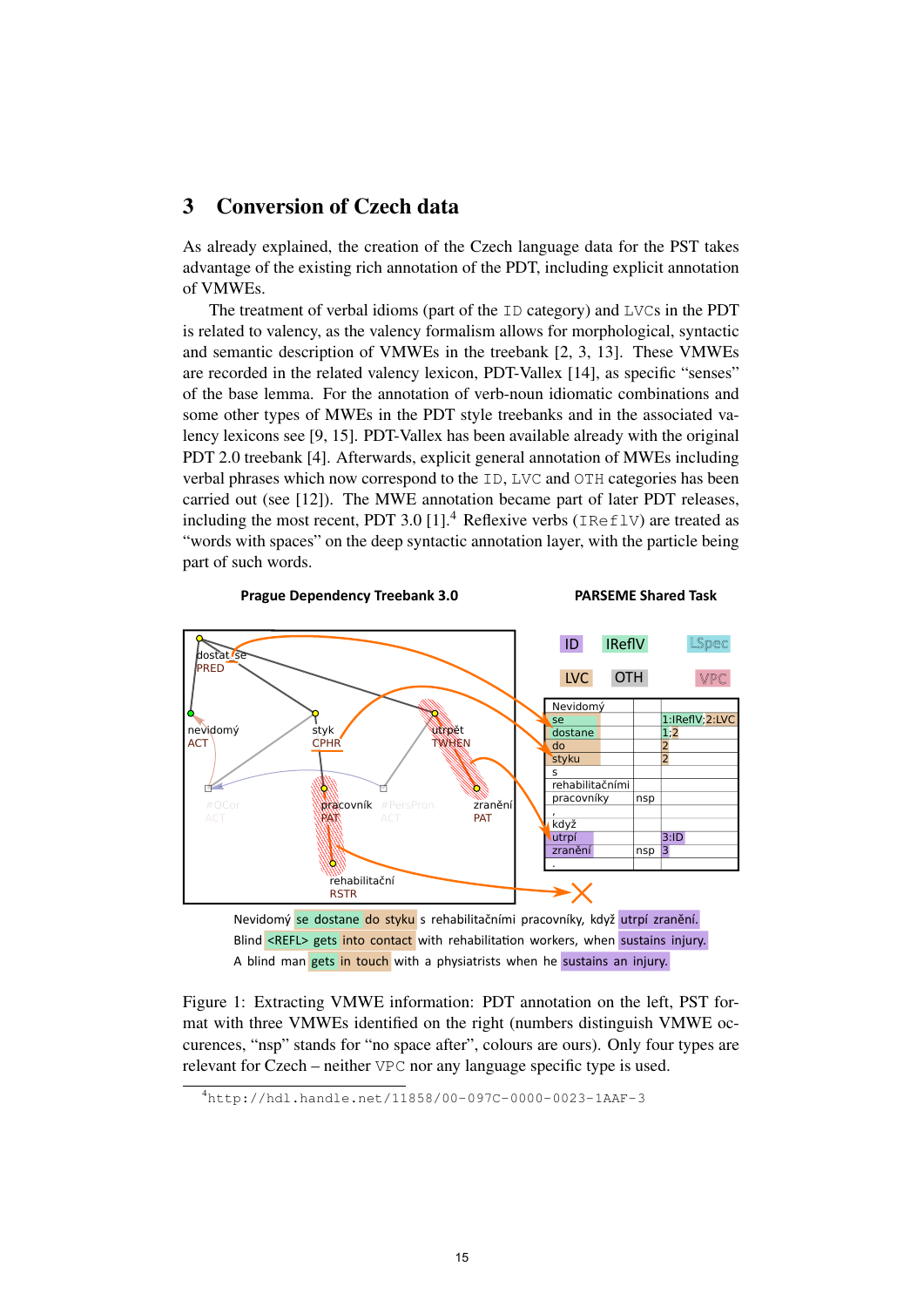To sum up, different PST types of VMWEs are obtained from various information sources available at the different layers of annotation in the PDT. See Figure 1 for an illustration of three of them (the annotation view is simplified only to cover MWE-related phenomena); an annotation of the non-verbal MWE "rehabilitační pracovník" (*rehabilitation worker*) which is not being converted for PST is also shown.

In this section, we describe the PDT-style annotation of the proposed six types of VMWEs recognized in the PST as well as their conversion into the common PST format (Sections 3.1–3.6). Two special aspects are discussed, namely deverbative variants (Section 3.7) and cases of overlapping annotation (Section 3.8).

## 3.1 Light Verb Constructions

In the PDT annotation, LVCs consist of two lexical units: a semantically empty (or "light") verb and a noun carrying the main lexical meaning of the entire phrase. The nominal part of the LVCs is labeled by the CPHR functor (Compound PHRase). For example: *to come*<sub>RED</sub> *into force*<sub>CPHR</sub>, *to undertake*<sub>PRED</sub> *preparations*<sub>CPHR</sub>. LVCs are identified as depicted in Figure 2.



Figure 2: Identifying an LVC containing a preposition using two layers of PDT annotation. Deep syntactic layer provides a CPHR node and its governing verb (step 2). The preposition, in this case a part of the LVC, is represented by a node between the light verb node and the predicative noun node in the surface syntactic tree (step 3). The preposition node is (also) referenced from the CPHR node.

Three more things have to be taken into account:

- 1. Prepositions, if they are part of the  $LVC$ , must be retrieved from the surface syntactic layer, since they are not present on the deep layer. If there is any extra node between a node for a predicate and a node for a CPHR, it is part of the LVC.
- 2. If reflexive particles are part of the verb lemma (see  $IRE1V$  in Section 3.4), they also have to become part of the LVC.
- 3. The CPHR functor is also used for a specific type of phrases with the verb "to be" *(it is necessary*<sub>CPHR</sub> *to leave)*. These phrases, not assumed by the PST guidelines, are excluded by checking the lemma of the verb.

There are 2496 LVCs in the PDT extracted by the above rules. Minor details aside, LVCs as defined for the PST can be identified on the basis of the existing PDT annotation without any additional manual annotation.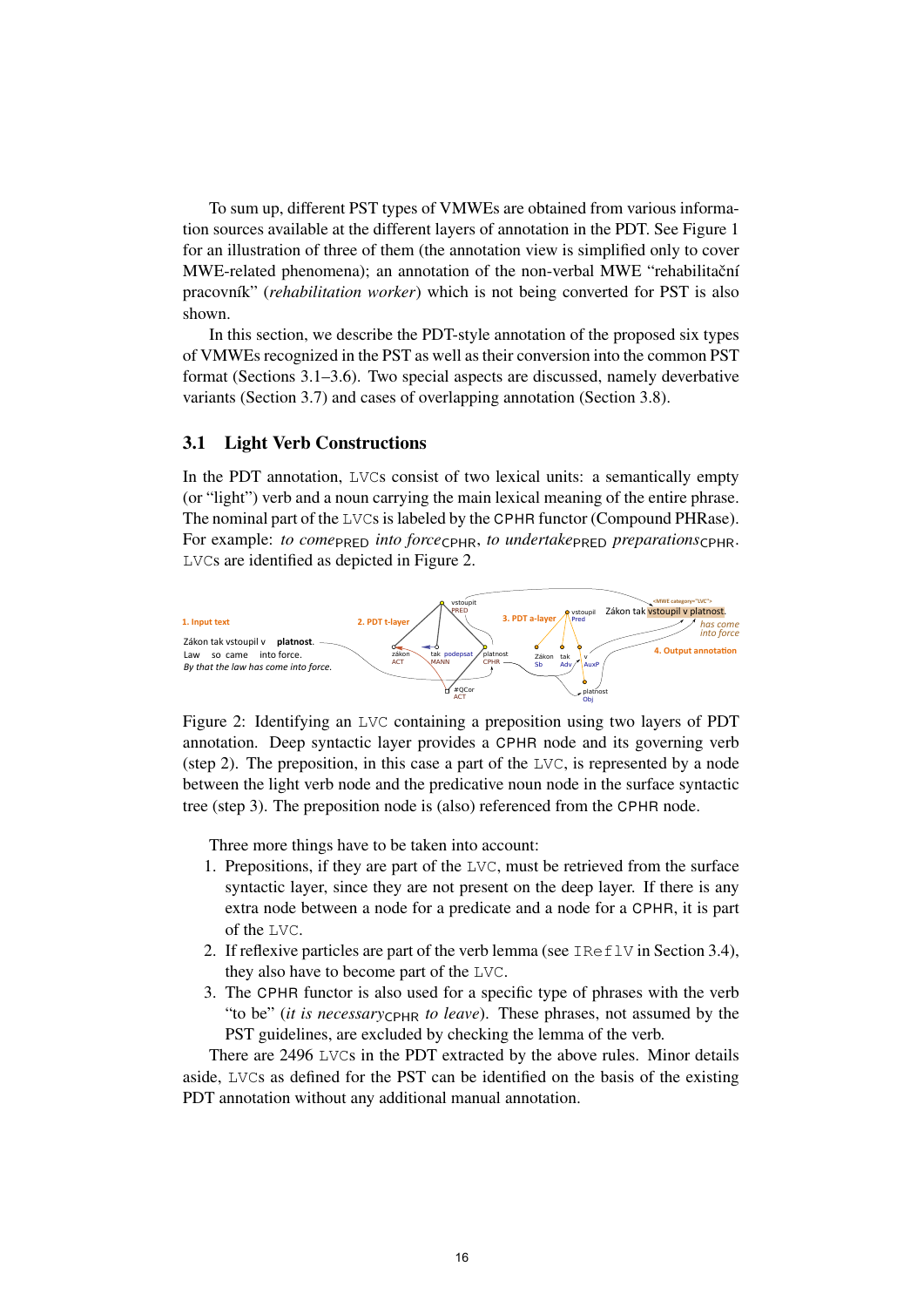## 3.2 Verbal Idioms

These VMWEs, denoted as ID in the PST guidelines, compose quite a large group containing not only traditional idioms. We have to process it in two steps.

Part of the VMWEs defined as IDs, namely those which are quite fixed idioms, are understood similarly in the PDT and in the guidelines for the Shared Task, e.g.: "házet klacky pod nohy" lit. *to-throw sticks under feet* (*= to put obstacles in one's way*), "brát vítr z plachet" (*= to take the wind out of someone's sails*). These verbal idioms (similarly to LVCs) always consist of two nodes in the PDT: the governing verb part and the dependent node (with the DPHR functor = Dependent part of PHRaseme). These idioms can be thus easily extracted by looking for the DPHR functor. The DPHR node represents all other lexical components of the idiom, should there be more than one (lemma of the deep syntactic layer is e.g. "klacky pod nohy" or "vítr z plachet"), since these are quite fixed expressions in terms of (the impossibility of) insertion or other modification. Even prepositions are part of it and their detection is even easier than with a CPHR. See an example in Figure 3.



Figure 3: Identifying a four-word ID using a DPHR node and its governing node. (The VMWE here is negated: "na sebe nedala čekat" instead of canonical "na sebe dala čekat". It does not interfere with the extraction process, since negation is annotated separately; thus the two phrases themselves look the same.)

The other group of VMWEs categorized as ID in PST is not so fixed. VMWEs from this group do not fulfill the criteria for DPHR annotation in the PDT, but they still qualify to be an IDin the PST. They have been annotated together with all other MWEs in PDT 3.0 [12]. The problem is they are marked neither as idioms, nor even as verbal expressions. Moreover, they are recorded on the deep syntactic layer as a set of nodes (i.e. content words), neglecting auxiliary words.

Our approach finds a head in the syntactic tree of such a set. If it is a verb, the MWE is a verbal one (Figure 4). Then other auxiliary nodes (e.g., prepositions) referred to by the annotated content words are added. (The exception is a conjunction introducing the whole phrase: it does not belong to the VMWE.) The resulting VMWE gets the ID mark, unless it overlaps with CPHR or DPHR annotation (see Section 3.8).

We have identified 2107 IDs using either the PDT 3.0 MWE or DPHR annotation.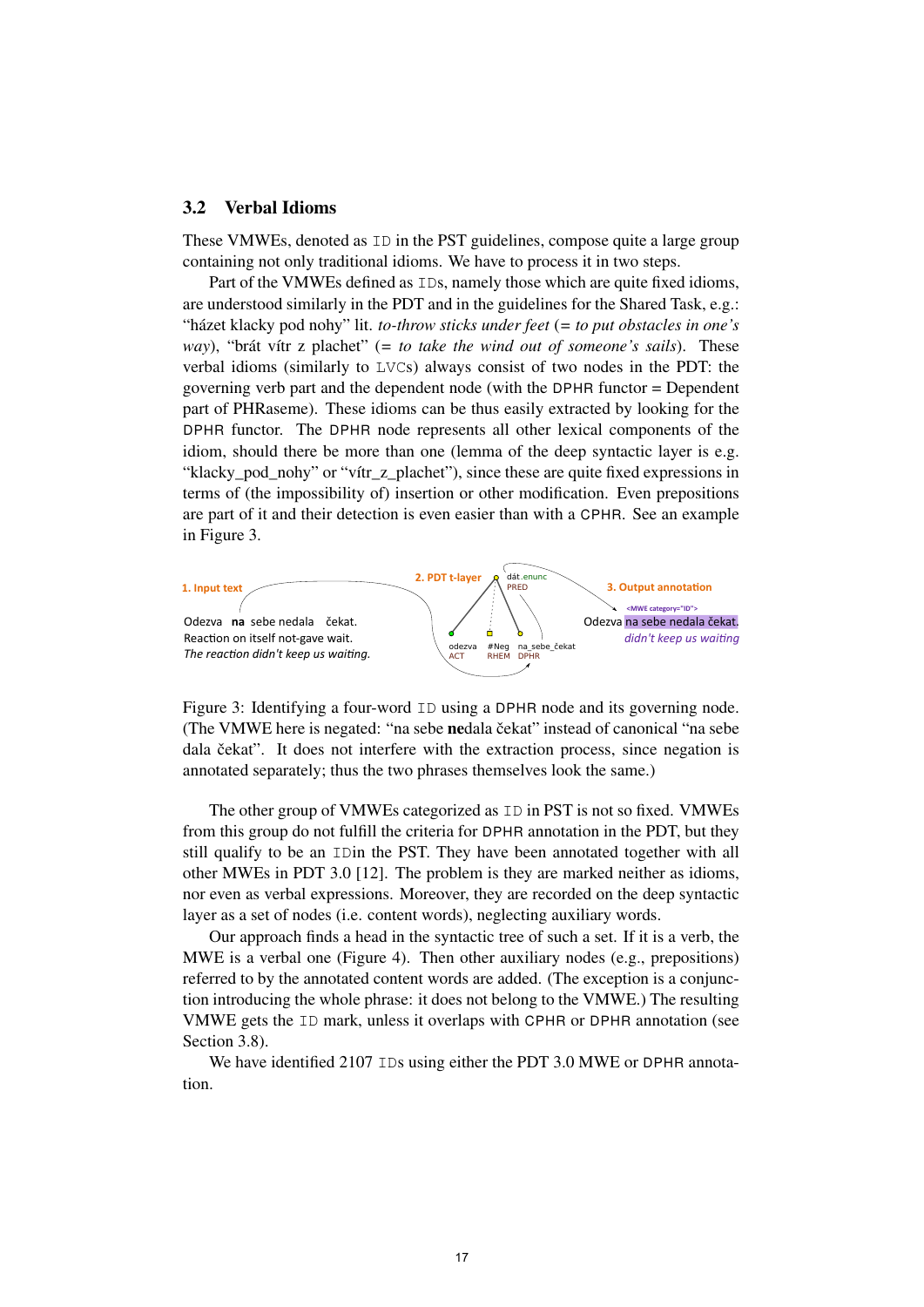

Figure 4: Identifying an ID using PDT 3.0 annotation. Such a MWEs is visualized here as a hatched area and is in fact recorded in the tree root with links to appropriate nodes (red arrows). The dependent node here is not marked as DPHR nor CPHR but as a regular PAT; it is however part of the PDT 3.0-annotated MWE.

## 3.3 Verb-particle Combinations

Verb-particle combinations (VPC) are not present in Czech. A phenomenon similar to VPCs is in Czech realized by verbal prefixes (the result being another *single* lexical unit, i.e., not a MWE).

## 3.4 Inherently Reflexive Verbs

Inherently Reflexive Verbs (IReflV) contain one of two possible clitics in Czech: "se" or "si", e.g. "bát se" (*= to be afraid*), "hledět si" (*= to mind sth*). Such verb is considered a separate lexical unit (different from the verb appearing without the particle if such verb exists at all) and both its parts are represented by just one node at the deep syntactic layer of the PDT, and the node's lemma matches the PDT-Vallex lexical unit, which includes the appropriate particle as part of the headword in the lexicon. This annotation was used for exactly the two types qualified as IReflV in the PST guidelines, namely, for the case when the non-reflexive counterpart verb does not exist or when its meaning is markedly changed. Using this annotation, all IReflVs can be extracted from the PDT texts and converted, see Figure 5.



Figure 5: Identifying an IReflV using a lemma on deep syntactic layer (step 2) together with an analytical function AuxT on a surface syntactic layer (step 3).

IReflVs should be possible to extract also without the deep syntactic layer; an analytical function of an IReflV reflexive particle should be either AuxT or AuxO on a surface syntactic layer; other values (AuxR, Obj, or Adv) are reserved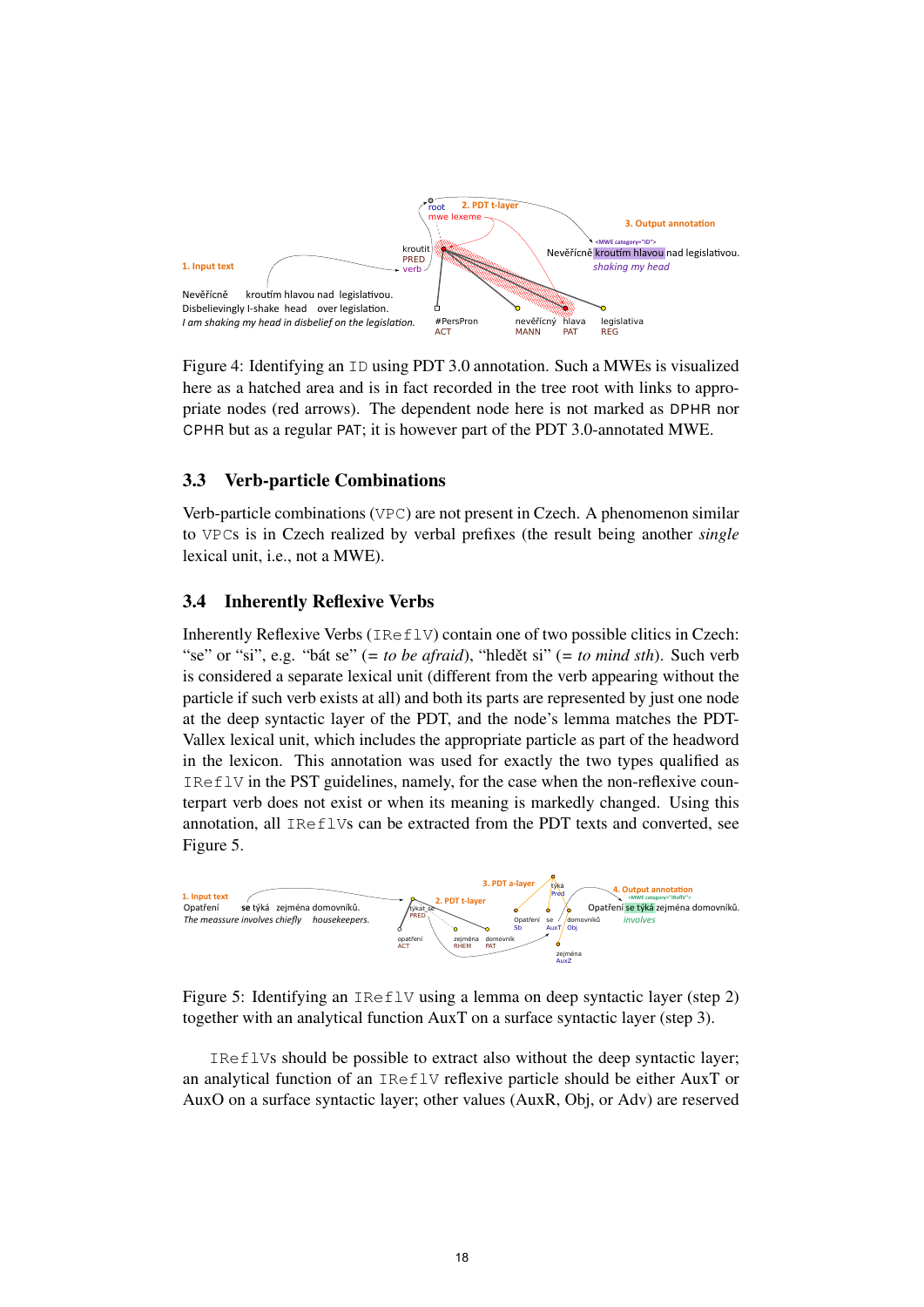for reflexive particles used in other than IReflV contexts, e.g. in passive constructions. Suspicious cases (705 verb occurrences) in which the information from the two layers of annotation clashes have been detected by looking for discrepancy between the lemma and the corresponding analytical function and manually checked and corrected when necessary (330 cases). There are some borderline cases where the PDT annotation differs from the PST guidelines; however, these are mainly errors in annotation and not a true difference between the PST and PDT guidelines.

By this approach, 10,266 VMWEs of the IReflV type were extracted from the PDT. The conversion was automatic except for the 705 manually checked occurrences.

## 3.5 Others

This category (OTH) is specified in the PST guidelines as a VMWE that does not fit into any of the other categories, as described in the previous sections. Namely, it applies to "coordinations of verbs, e.g. *to drink and drive*, and compound verbs, e.g. *to short-circuit, to pretty-print, to voice act*". The second subtype usually results in a one-word expression in Czech, so we need to search only for coordinated verbs.

For this category, the PDT 3.0 MWEs annotation [12] is useful again. All MWEs containing two verbs connected by a coordinating conjunction are marked as an OTH, see Figure 6. This is a very marginal category; we have found only two OTHs in the data.



Figure 6: Identifying an OTH by the pattern "two coordinated verbs" (step 3). (Both coordinated verbs also qualify as IReflVs, which is not shown in the figure.)

## 3.6 Language Specific Category

No language specific categories are defined for Czech.

## 3.7 Deverbative variants

PARSEME Shared Task guidelines also recognize other, non-verbal variants of verbal MWEs, such as relative clauses (*heart which he broke*), gerunds (*heart break-*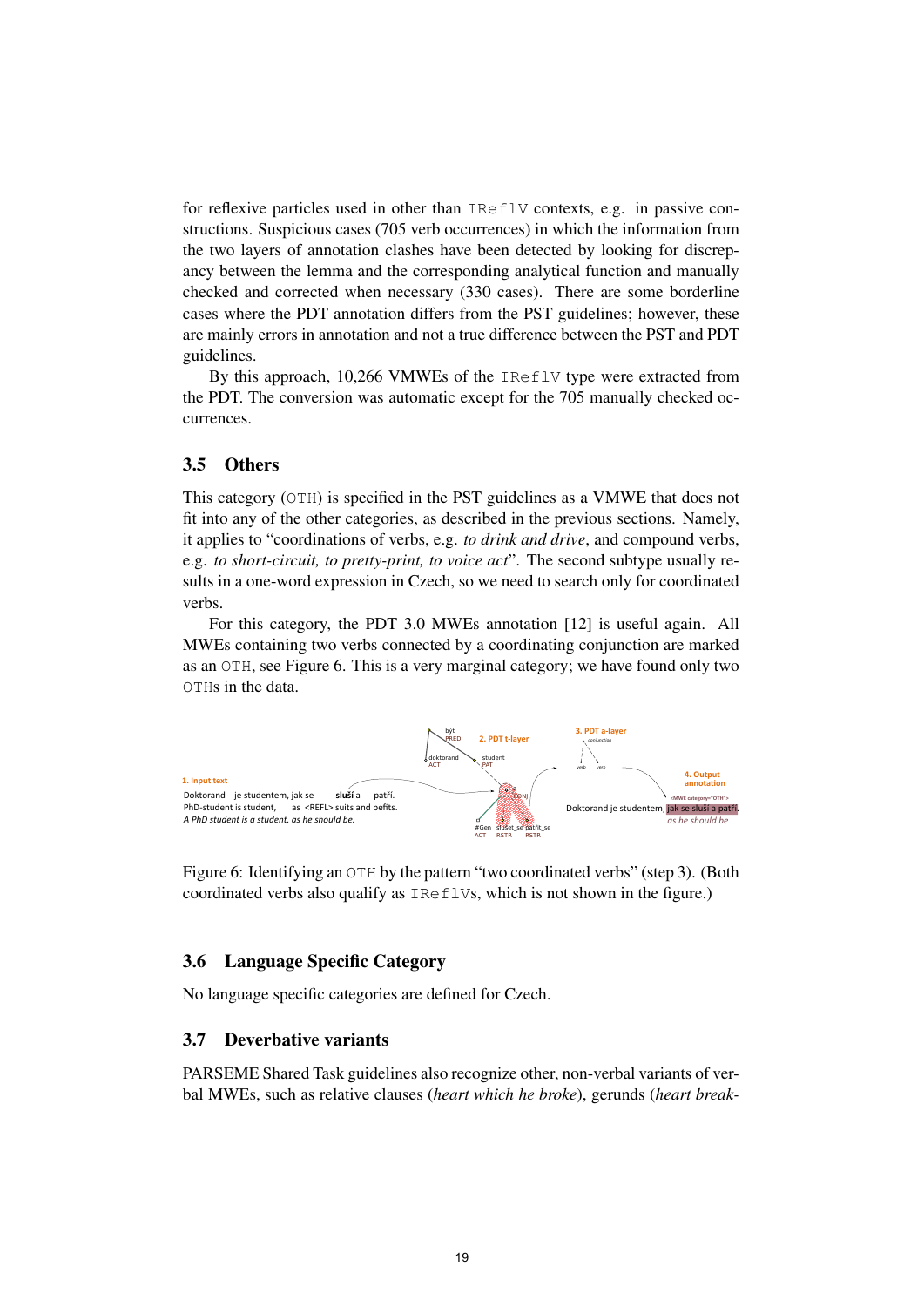*ing*), nominal groups (*heart-breaking*), or adjectival groups (*breaking her heart*). In Czech, nominalization is a common way of verbal MWE variation, see [7, 6, 8].

There is no nominal group annotated as CPHR in the PDT and thus no LVC variant. There are several nominal MWEs annotated as DPHR, but only seven of them are made from verbal MWEs. We have picked them manually. During the PDT 3.0 MWE annotation project [12], annotators were asked to mark deverbative variants with the verbal lexicon entry. This annotation, although it is not frequent, is also used.

The situation is quite different for IReflV where many non-verbal lemmas also contain reflexive particles "se" or "si". These cases qualify themselves as nominal or adverbial variants of inherently reflexive verbs.

To sum up, there are deverbative MWEs in the PST Czech data, however they are not frequent.

We are also preparing other deverbative MWEs using data by an idiom recognizer based on a database, upgraded for deverbatives by Milena Hnátková [5].

## 3.8 Overlaps

Since the data for PST are extracted from various pieces of annotation, it can easily happen they are duplicated or that they overlap. All these cases have to be solved properly, as described below.

## 3.8.1 Coordination

Part of a VMWE can be coordinated while the other part is used only once, as in "Ministerstvo poskytuje malým podnikatelům informační služby a poradenskou cinnost." ( ˇ *The ministry provides information services and counselling activities to small businesses.*), where two LVCs are present: *to provide services* and *to provide activities*. Such a case is correct and both VMWEs should be preserved and marked in the output data, with the verb "provide" being part of both.

#### 3.8.2 Duplicates due to added nodes in the PDT

Since a large part of the MWE annotation in the PDT is encoded at the deep syntactic layer, sometimes a VMWE is found that has no direct realization in the surface form of the sentence, although it is present in its deep structure. For example, *The measure can be taken for six month at most and only for selected items.*, which in fact means *The measure can be taken for six month at most* and *the measure can be taken only for selected items.* In the PDT, two light verb constructions are annotated and both of them are linked to the same words. This would result in duplicate annotation of the words "measure" "be" and "taken" in the sentence. Such duplicates are detected and removed before the data are exported.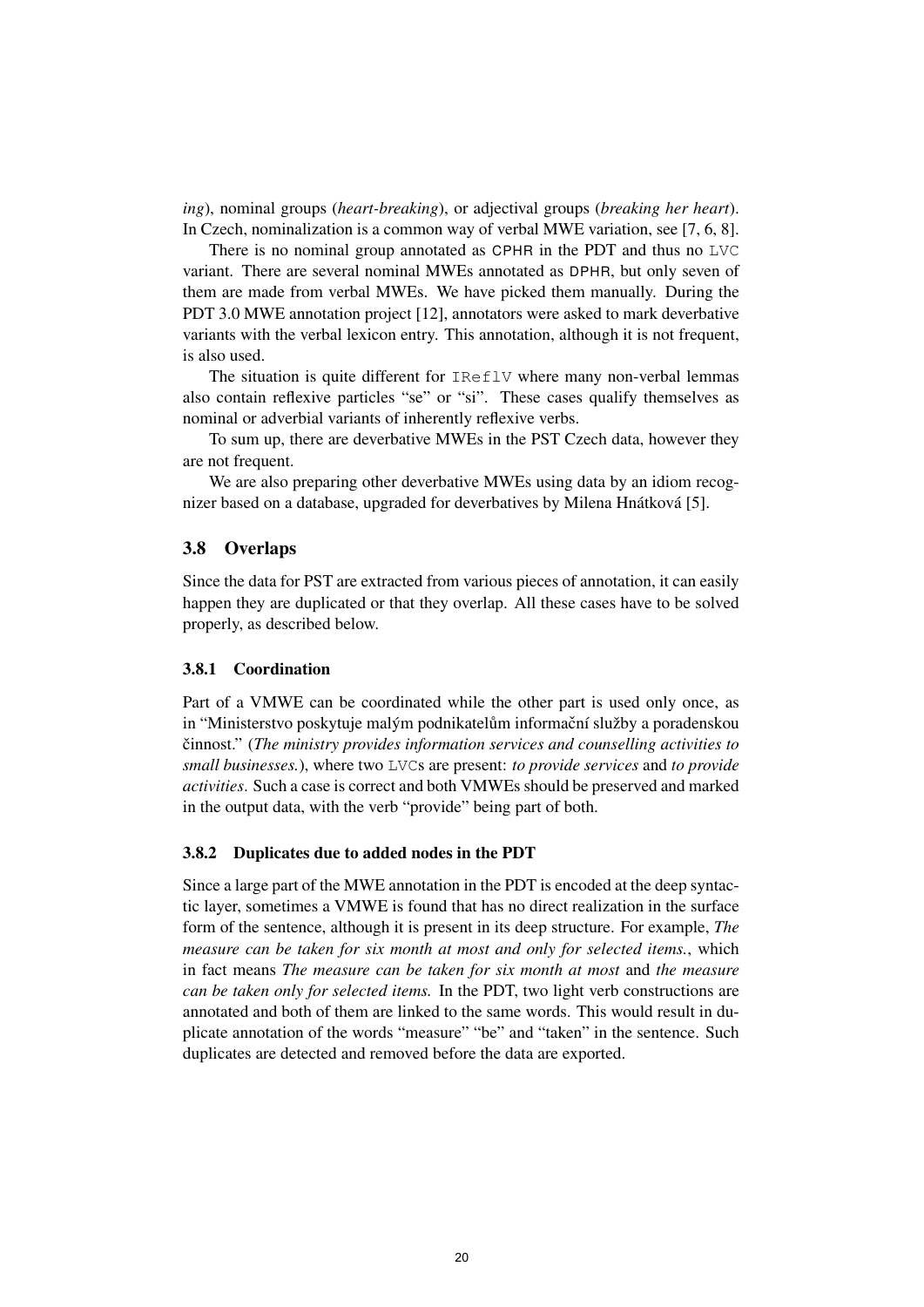#### 3.8.3 Overlapping different types of VMWEs

As described previously, we combine explicit idiomatic annotation (DPHR), explicit light verb annotation (CPHR) and the verbal MWE annotation from PDT 3.0. If they overlap, the type of the MWE (ID or LVC) is always determined by the explicit DPHR/CPHR annotation. If only the PDT 3.0 MWE annotation is present, it always gets ID type as the most probable case; however, this could be checked manually in future.

Whenever IReflV overlaps with any other, usually larger MWE, both are correct and should remain in the output. Other overlaps of different types of VMWEs are not possible due to the source data we work with.

It is yet to be determined what to do with cases where an ID from DPHR and from PDT 3.0 MWE annotation overlaps with different word range.

#### 3.9 Results

After removing the overlaps, there are over 14,000 verbal multiword expressions exported in the PST format. Table 1 presents the numbers of individual types of VMWEs.

| <b>VMWE</b> type | number<br>of instances      | without<br>overlaps         |
|------------------|-----------------------------|-----------------------------|
| ΙD               | 2,107                       | 1,611                       |
| <b>LVC</b>       | 2,496                       | 2,437                       |
| IReflV           | 10,266                      | 9,982                       |
| OTH              | $\mathcal{D}_{\mathcal{L}}$ | $\mathcal{D}_{\mathcal{L}}$ |
| Total            | 14,871                      | 14,032                      |

Table 1: Number of VMWEs extracted from the PDT and prepared for PARSEME Shared Task. The first number is a raw number of VMWEs found, the second one is after removal of duplicates and overlapped expressions that should not overlap.

# 4 Conclusions

It can be concluded that due to a well-founded, rich annotation scheme used in the Prague Dependency Treebank, which also conforms to most of the four PARSEME MWE annotation principles, we can almost fully automatically transform the original MWE annotation into the PARSEME Shared Task verbal MWE types. By that, we can extract 14,032 VMWEs.

In the near future, we still want to manually check some borderline cases mentioned above, e.g. whether an isolated verbal PDT 3.0 MWE should be always an ID, or how to solve overlapping annotation of the same type but of a different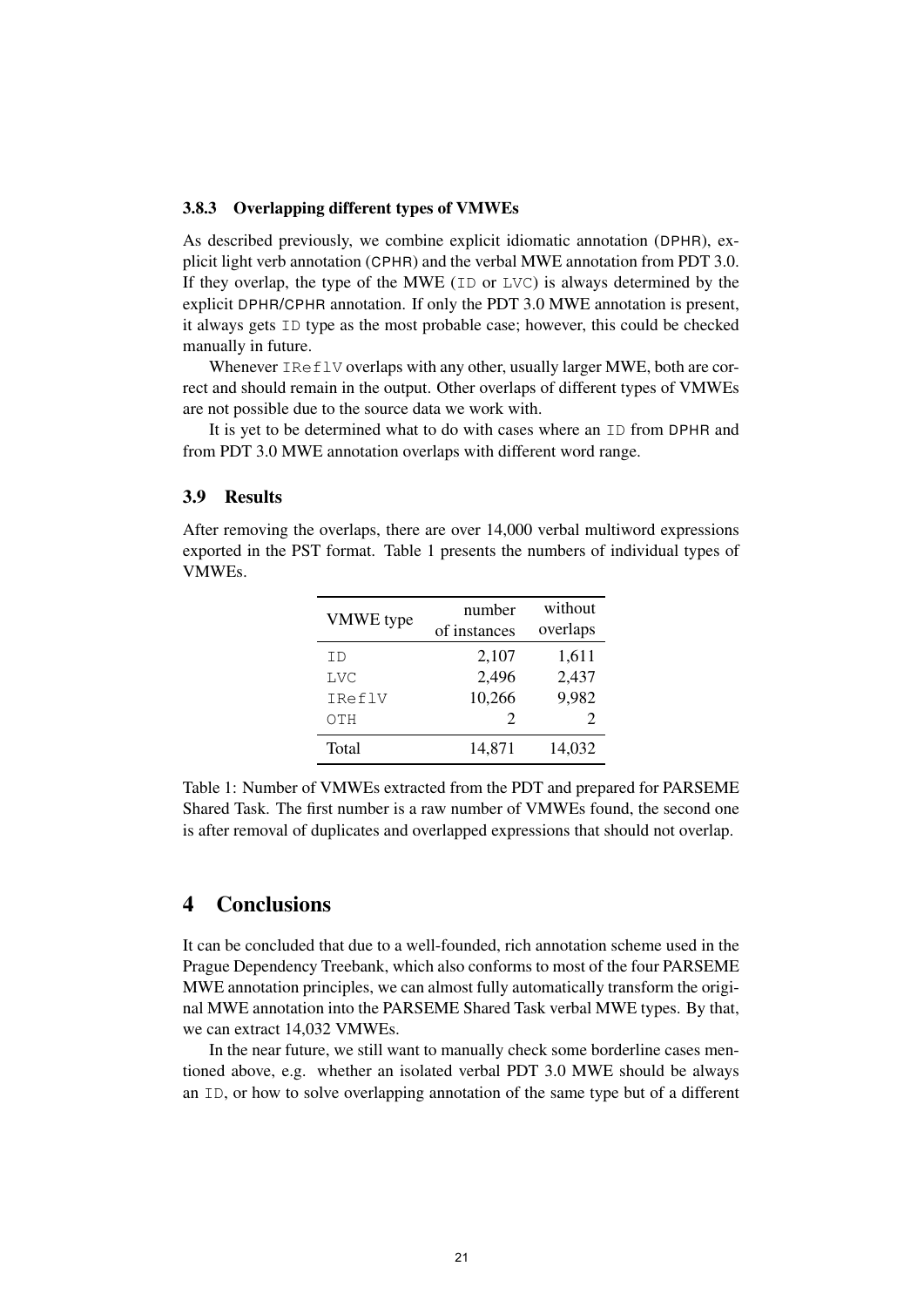range. We will include deverbative MWEs from separate automatic lexicon-based annotation.

# 5 Acknowledgement

The work described here has been supported by the project PARSEME, LD14117, by the Ministry of Education, Youth and Sports of the Czech Republic, and carried out within the framework of the project COST IC1207 PARSEME. The project used data distributed by the LINDAT/CLARIN repository, supported by the Ministry of Education, Youth and Sports of the Czech Republic (projects LM2010013, LM2015071). We also thank our colleague Milena Hnátková who kindly extracted deverbative variants of VMWEs using her phraseme database and we are working on incorporating this data into our outputs.

## References

- [1] Eduard Bejček, Eva Hajičová, Jan Hajič, Pavlína Jínová, Václava Kettnerová, Veronika Kolářová, Marie Mikulová, Jiří Mírovský, Anna Nedoluzhko, Jarmila Panevová, Lucie Poláková, Magda Ševčíková, Jan Štěpánek, and Šárka Zikánová. Prague Dependency Treebank 3.0, 2013. Data available from LINDAT/CLARIN, http://hdl.handle.net/11858/00-097C-0000-0023- 1AAF-3.
- [2] Jan Hajič, Jarmila Panevová, Zdeňka Urešová, Alevtina Bémová, Veronika Kolářová, and Petr Pajas. PDT-VALLEX: Creating a large-coverage valency lexicon for treebank annotation. In Joakim Nivre and Erhard Hinrichs, editors, *Proceedings of The Second Workshop on Treebanks and Linguistic Theories*, volume 9 of *Mathematical Modeling in Physics, Engineering and Cognitive Sciences*, pages 57–68, Vaxjo, Sweden, 2003. Vaxjo University Press.
- [3] Jan Hajič and Zdeňka Urešová. Linguistic annotation: from links to crosslayer lexicons. In Joakim Nivre and Erhard Hinrichs, editors, *Proceedings of The Second Workshop on Treebanks and Linguistic Theories*, volume 9 of *Mathematical Modeling in Physics, Engineering and Cognitive Sciences*, pages 69–80, Vaxjo, Sweden, 2003. Vaxjo University Press.
- [4] Jan Hajič, Jarmila Panevová, Eva Hajičová, Petr Sgall, Petr Pajas, Jan Štěpánek, Jiří Havelka, Marie Mikulová, Zdeněk Žabokrtský, Magda Ševčíková Razímová, and Zdeňka Urešová. Prague Dependency Treebank 2.0, 2006. LDC2006T01. Philadelphia, PA, USA.
- [5] Milena Hnátková. Značkování frazémů a idiomů v Českém národním korpusu s pomocí Slovníku české frazeologie a idiomatiky. Slovo a slovesnost, 2002.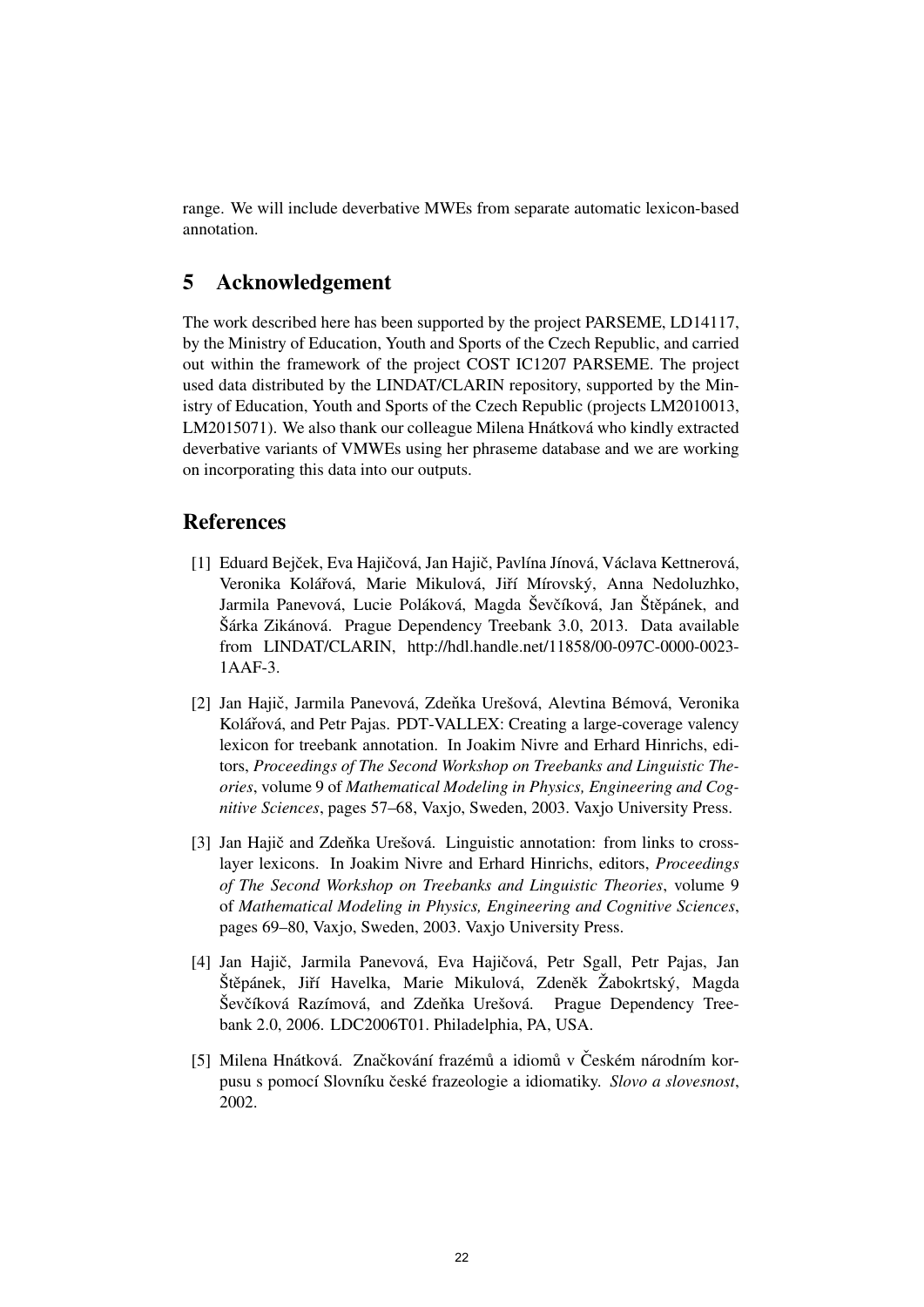- [6] Veronika Kolářová. *Valence deverbativních substantiv v češtině (PhD thesis)*. PhD thesis, Univerzita Karlova v Praze, Matematicko-fyzikální fakulta, Praha, Czechia, 2005.
- [7] Veronika Kolářová. Valency of Deverbal Nouns in Czech. *The Prague Bulletin of Mathematical Linguistics*, 86:5–20, 2006.
- [8] Veronika Kolářová. *Special valency behavior of Czech deverbal nouns*, chapter 2, pages 19–60. Studies in Language Companion Series, 158. John Benjamins Publishing Company, Amsterdam, The Netherlands, 2014.
- [9] Adam Przepiórkowski, Jan Hajič, Elżbieta Hajnicz, and Zdeňka Urešová. Phraseology in two slavic valency dictionaries: limitations and perspectives. *International Journal of Lexicography*, (1):1–38, 2016.
- [10] Victoria Rosén, Koenraad De Smedt, Gyri Losnegaard, Eduard Bejcek, Agata ˇ Savary, and Petya Osenova. MWEs in treebanks: From survey to guidelines. In Nicoletta Calzolari, Khalid Choukri, Thierry Declerck, Marko Grobelnik, Bente Maegaard, Joseph Mariani, Asunción Moreno, Jan Odijk, and Stelios Piperidis, editors, *Proceedings of the 10th International Conference on Language Resources and Evaluation (LREC 2016)*, pages 2323–2330, Paris, France, 2016. European Language Resources Association.
- [11] Agata Savary, Manfred Sailer, Yannick Parmentier, Michael Rosner, Victoria Rosén, Adam Przepiórkowski, Cvetana Krstev, Veronika Vincze, Beata Wójtowicz, Gyri Smørdal Losnegaard, Carla Parra Escartín, Jakub Waszczuk, Matthieu Constant, Petya Osenova, and Federico Sangati. PARSEME – PARSing and Multiword Expressions within a European multilingual network. In *7th Language & Technology Conference: Human Language Technologies as a Challenge for Computer Science and Linguistics (LTC 2015)*, Poznań, Poland, November 2015.
- [12] Pavel Straňák. Annotation of Multiword Expressions in The Prague Depen*dency Treebank*. PhD thesis, Charles University in Prague, 2010.
- [13] Zdenka Urešová. ˇ *Valence sloves v Pražském závislostním korpusu*. Studies in Computational and Theoretical Linguistics. Ústav formální a aplikované lingvistiky, Praha, Czechia, 2011.
- [14] Zdenka Urešová. ˇ *Valenˇcní slovník Pražského závislostního korpusu (PDT-Vallex)*. Studies in Computational and Theoretical Linguistics. Ústav formální a aplikované lingvistiky, Praha, Czechia, 2011.
- [15] Zdeňka Urešová, Eva Fučíková, Jan Hajič, and Jana Šindlerová. An analysis of annotation of verb-noun idiomatic combinations in a parallel dependency corpus. In *The 9th Workshop on Multiword Expressions (MWE 2013)*, pages 58–63, Atlanta, Georgia, USA, 2013. Association for Computational Linguistics, Association for Computational Linguistics.